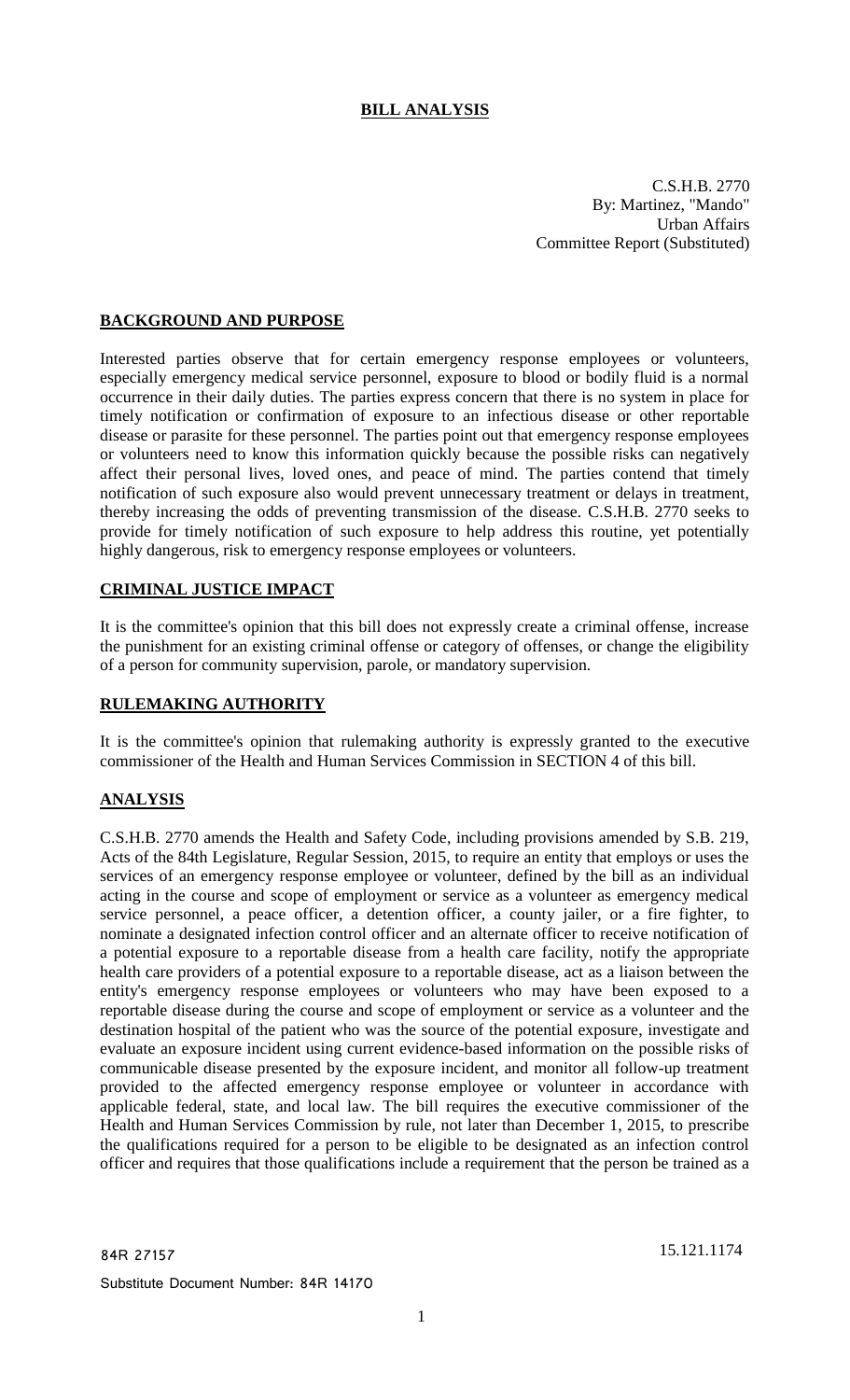health care provider or have training in the control of infectious and communicable diseases. The bill establishes that the entity that employs or uses the services of an emergency response employee or volunteer is responsible for notifying the local health authorities or local health care facilities, according to any local rules or procedures, that the entity has a designated infection control officer or alternate infection control officer.

C.S.H.B. 2770 requires the executive commissioner to review the federal Ryan White HIV/AIDS Treatment Extension Act of 2009 or any successor law and any regulations adopted under the law and determine whether adopting any part of the federal law or regulations by rule is in the best interest of the state to further achieve the purposes of the Communicable Disease Prevention and Control Act and authorizes the executive commissioner to adopt by rule all or a part of the federal law or regulations if the executive commissioner determines that adopting the federal law or regulations is in the best interest of the state to further achieve those purposes.

C.S.H.B. 2770 authorizes the release of medical or epidemiological information regarding cases or suspected cases of diseases or health conditions to a designated infection control officer. The bill expands the requirement that notice be given to certain individuals providing emergency care regarding an individual's possible exposure to a reportable disease to include requiring notice to be given to an emergency response employee or volunteer and requiring notice to be given regarding a negative test result, as well as a positive result, for a reportable disease. The bill requires such notice to be given by the hospital to the designated infection control officer of the entity that employs or uses the services of the affected emergency response employee or volunteer and by the local health authority or that designated infection control officer to the employee or volunteer affected. The bill removes requirements that the local health authority give notice to the director of the appropriate department of the entity that employs the affected employee and that the director give notice to the employee affected. The bill authorizes a designated infection control officer that receives such notice to give notice of the possible exposure to a person other than the affected employee or volunteer if that person demonstrates that the person was exposed to the reportable disease while providing emergency care.

C.S.H.B. 2770 authorizes any emergency response employee or volunteer to request the Department of State Health Services (DSHS) or a health authority to order testing of another person who may have exposed the employee or volunteer to a reportable disease. The bill requires DSHS or DSHS's designee to inform the designated infection control officer of the person who requested the order of the test results if that person is an emergency response employee or volunteer. The bill includes HIV or any reportable disease among the conditions for which a licensed hospital, following a report of accidental exposure of a health care worker to blood or other body fluids of a patient in that hospital, is required to take reasonable steps to test the patient. The bill expands the requirement that a patient who is transported to a licensed hospital be tested for certain conditions after a person who renders assistance to the patient is accidentally exposed to the patient's blood or other body fluids to include testing after an emergency response employee or volunteer is accidentally exposed. The bill requires the hospital to provide those test results to the designated infection control officer of the entity employing or using the services of an affected emergency response employee or volunteer and includes HIV or any reportable disease among the conditions for which the hospital is required to take reasonable steps to test the patient.

C.S.H.B. 2770 changes from communicable diseases to reportable diseases the diseases for which a deceased person who dies at the scene of an emergency or during transport to the hospital is required to be tested after certain individuals have been accidently exposed to the person's blood or other body fluids. The bill also expands the requirement to include such testing after any emergency response employee or volunteer is accidentally exposed. The bill includes a justice of the peace or medical examiner among the entities and persons required to take reasonable steps to have a deceased person so tested following a report of an exposure incident. The bill requires the results of that test to be provided to the designated infection control officer of an affected emergency response employee or volunteer and requires a medical examiner to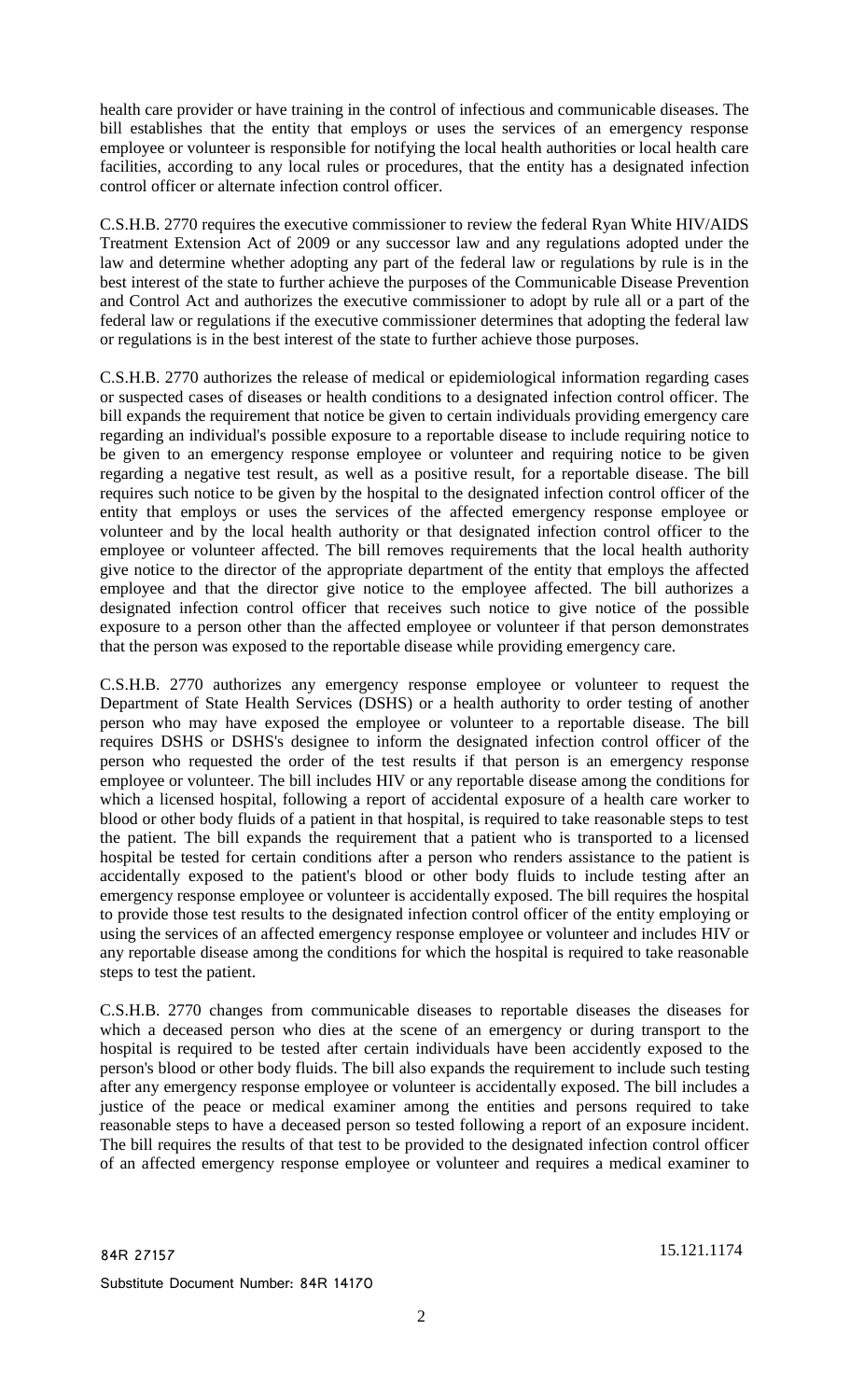follow applicable reporting requirements prescribed by the Communicable Disease Prevention and Control Act. The bill removes a requirement that the person or entity providing the test results inform the next of kin of the deceased person regarding the test results and instead requires DSHS or the local health authority to so inform the next of kin. The bill establishes that no additional duty is imposed on a justice of the peace or medical examiner to order or provide any further testing, treatment, or services or to order or perform further procedures.

C.S.H.B. 2770 authorizes the release of test results for AIDS and other related disorders to a designated infection control officer of an affected emergency response employee or volunteer. The bill authorizes a health care agency or facility to test a person who may have exposed any emergency response employee or volunteer to HIV without the person's specific consent to the test.

C.S.H.B. 2770 amends the Code of Criminal Procedure to expand the requirement that a person arrested for an offense who during the commission of that offense or subsequent arrest causes a peace officer to come into contact with the person's bodily fluids be tested for a communicable disease to include testing of such a person who exposes any emergency response employee or volunteer. The bill requires the person performing the test to make the test results available to the designated infection control officer of the entity that employs or uses the services of the affected employee or volunteer and requires that officer to notify the employee or volunteer of the test result.

C.S.H.B. 2770 amends the Government Code to extend to any emergency response employee or volunteer the entitlement of certain persons exposed to methicillin-resistant Staphylococcus aureus to receive notification of the exposure. The bill expands the entitlement to include notice of exposure of a disease caused by a select agent or toxin identified or listed under certain specified federal regulations.

# **EFFECTIVE DATE**

September 1, 2015.

## **COMPARISON OF ORIGINAL AND SUBSTITUTE**

While C.S.H.B. 2770 may differ from the original in minor or nonsubstantive ways, the following comparison is organized and formatted in a manner that indicates the substantial differences between the introduced and committee substitute versions of the bill and does not indicate differences relating to changes made by S.B. 219, Acts of the 84th Legislature, Regular Session, 2015, which became effective April 2, 2015.

SECTION 1. Article 18.22(a), Code of Criminal Procedure, is amended to read as follows:

(a) A person who is arrested for a misdemeanor or felony and who during the commission of that offense or an arrest following the commission of that offense causes an emergency response employee or volunteer, as defined by Section 81.003, Health and Safety Code, [a peace officer] to come into contact with the person's bodily fluids shall, at the direction of the court having jurisdiction over the arrested person,

## INTRODUCED HOUSE COMMITTEE SUBSTITUTE

SECTION 1. Article 18.22(a), Code of Criminal Procedure, is amended to read as follows:

(a) A person who is arrested for a misdemeanor or felony and who during the commission of that offense or an arrest following the commission of that offense causes an emergency response employee or volunteer, as defined by Section 81.003, Health and Safety Code, [a peace officer] to come into contact with the person's bodily fluids shall, at the direction of the court having jurisdiction over the arrested person,

84R 27157 15.121.1174

Substitute Document Number: 84R 14170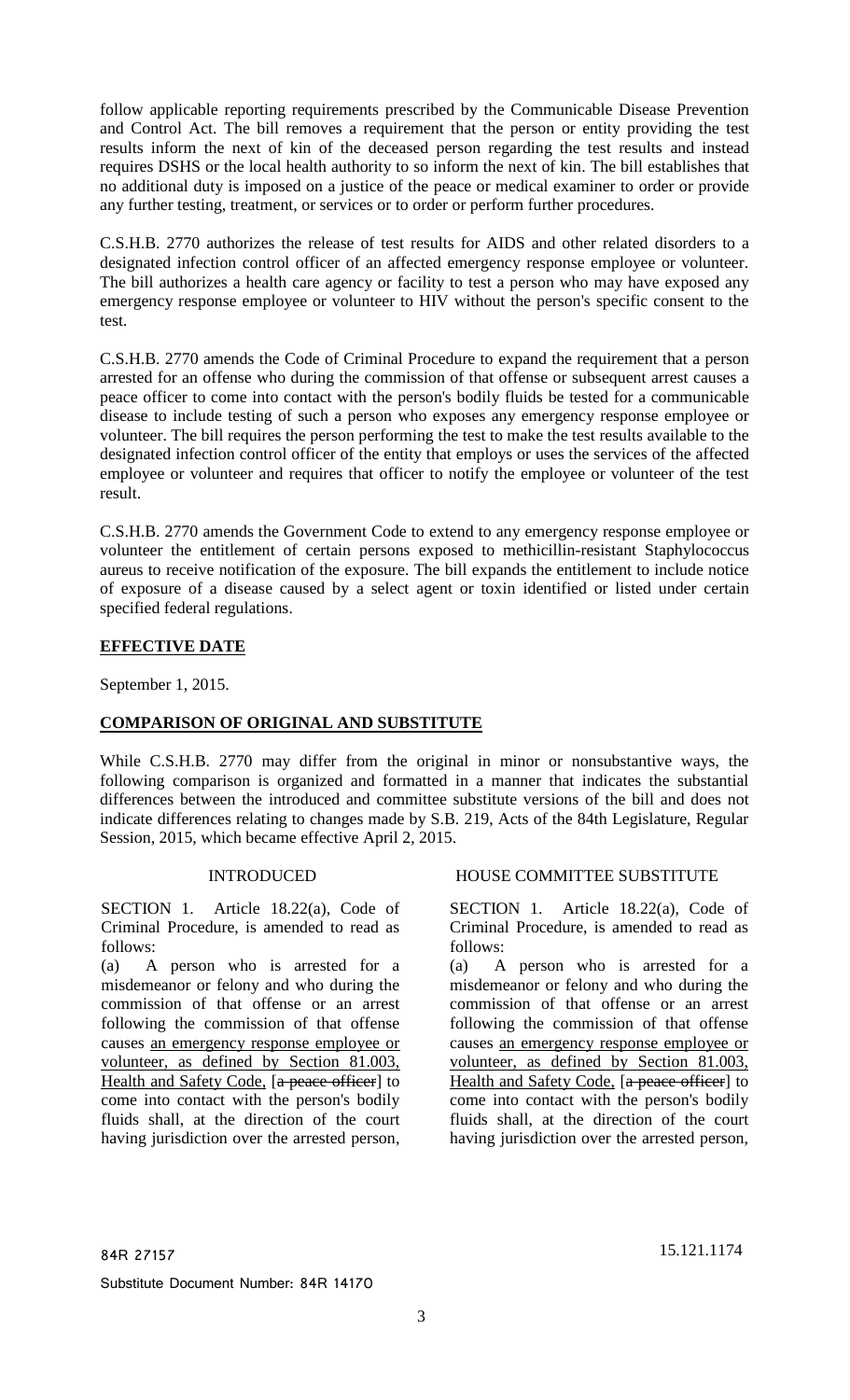undergo a medical procedure or test designed to show or help show whether the person has a communicable disease. The court may direct the person to undergo the procedure or test on its own motion or on the request of the emergency response employee or volunteer [peace officer]. If the person refuses to submit voluntarily to the procedure or test, the court shall require the person to submit to the procedure or test. Notwithstanding any other law, the person performing the procedure or test shall make the test results available to the local health authority and the designated infection control officer of the affected emergency response employee or volunteer, and the local health authority or the designated infection control officer of the affected employee or volunteer shall notify the emergency response employee or volunteer [peace officer] of the test result. The state may not use the fact that a medical procedure or test was performed on a person under this article, or use the results of the procedure or test, in any criminal proceeding arising out of the alleged offense.

SECTION 2. Section 607.102, Government Code, is amended.

SECTION 3. Section 81.003, Health and Safety Code, is amended by adding Subdivisions  $(1-a)$ ,  $(1-b)$ , and  $(1-c)$  to read as follows:

(1-a) "Emergency response employee or volunteer" means an individual acting in the course and scope of employment or service as a volunteer as emergency medical service personnel, a peace officer, a detention officer, a county jailer, or a fire fighter.

(1-b) "Executive commissioner" means the executive commissioner of the Health and Human Services Commission.

(1-c) "Designated infection control officer" means the person serving as an entity's designated infection control officer under Section 81.012.

undergo a medical procedure or test designed to show or help show whether the person has a communicable disease. The court may direct the person to undergo the procedure or test on its own motion or on the request of the emergency response employee or volunteer [peace officer]. If the person refuses to submit voluntarily to the procedure or test, the court shall require the person to submit to the procedure or test. Notwithstanding any other law, the person performing the procedure or test shall make the test results available to the local health authority and the designated infection control officer of the entity that employs or uses the services of the affected emergency response employee or volunteer, and the local health authority or the designated infection control officer of the affected employee or volunteer shall notify the emergency response employee or volunteer [peace officer] of the test result. The state may not use the fact that a medical procedure or test was performed on a person under this article, or use the results of the procedure or test, in any criminal proceeding arising out of the alleged offense.

SECTION 2. Same as introduced version.

SECTION 3. Section 81.003, Health and Safety Code, is amended by adding Subdivisions (1-a) and (1-b) and amending Subdivision (8) to read as follows:

(1-a) "Emergency response employee or volunteer" means an individual acting in the course and scope of employment or service as a volunteer as emergency medical service personnel, a peace officer, a detention officer, a county jailer, or a fire fighter.

(1-b) "Designated infection control officer" means the person serving as an entity's designated infection control officer under Section 81.012.

(8) "Reportable disease" means a [includes only a] disease that is designated as [or condition included in the list of] reportable under Section 81.048 [diseases].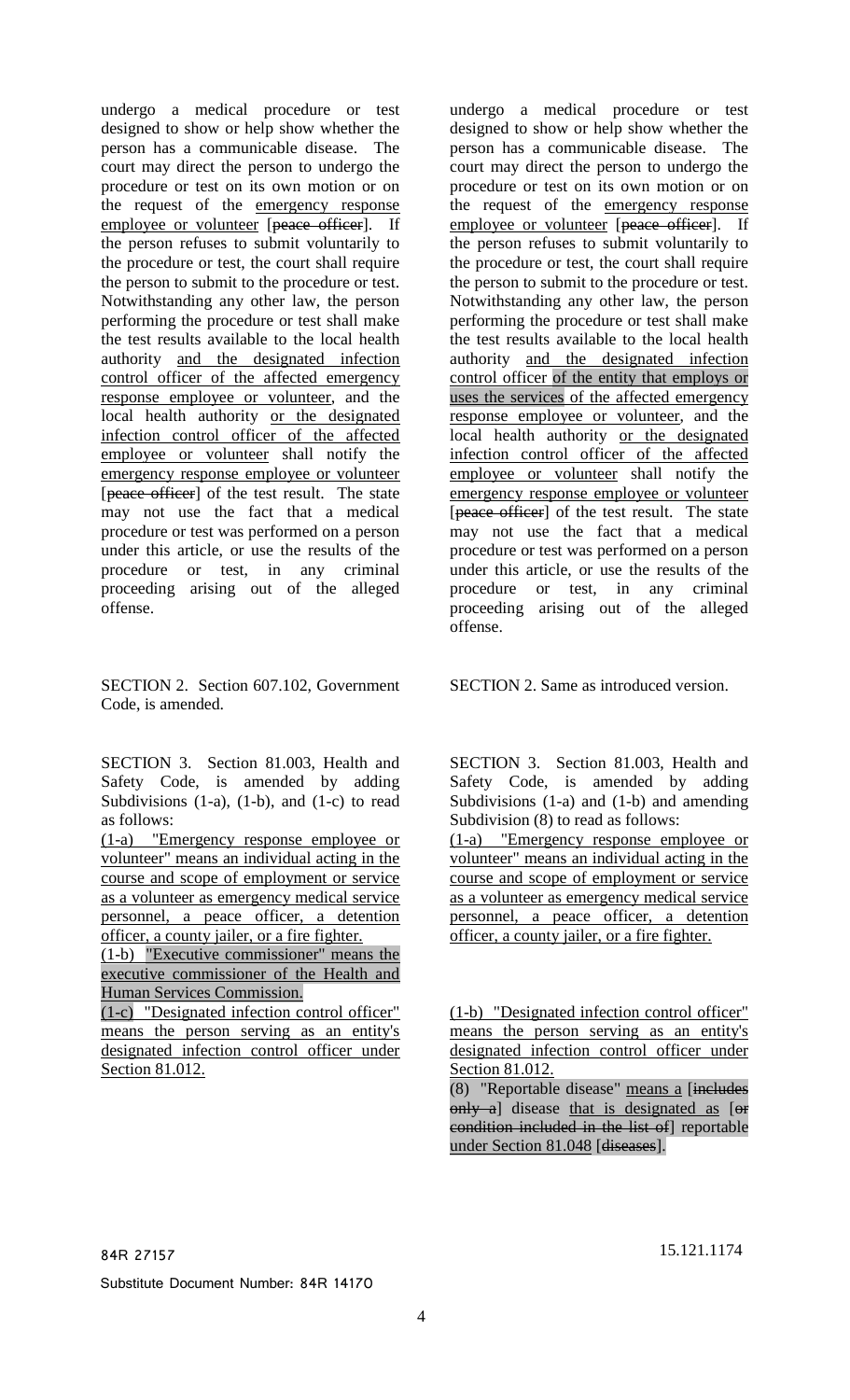SECTION 4. Subchapter A, Chapter 81, Health and Safety Code, is amended by adding Sections 81.012 and 81.013 to read as follows:

Sec. 81.012. DESIGNATED INFECTION CONTROL OFFICER. (a) An entity that employs or uses the services of an emergency response employee or volunteer shall nominate a designated infection control officer and an alternate designated infection control officer to:

(1) receive notification of a potential exposure to an infectious disease from a health care facility;

(2) notify the appropriate health care providers of a potential exposure to an infectious disease;

(3) act as a liaison between the entity's emergency response employees or volunteers who may have been exposed to a reportable disease during the course and scope of employment or service as a volunteer;

(4) investigate and evaluate an exposure incident, using current evidence-based information on the possible risks of communicable disease presented by the exposure incident; and

(5) monitor all follow-up treatment provided to the affected emergency response employee or volunteer, in accordance with applicable federal, state, and local law.

(b) The executive commissioner shall adopt rules for the department to approve the designated infection control officer and alternate designated infection control officer nominated under Subsection (a).

SECTION 4. Subchapter A, Chapter 81, Health and Safety Code, is amended by adding Sections 81.012 and 81.013 to read as follows:

Sec. 81.012. DESIGNATED INFECTION CONTROL OFFICER. (a) An entity that employs or uses the services of an emergency response employee or volunteer shall nominate a designated infection control officer and an alternate designated infection control officer to:

(1) receive notification of a potential exposure to a reportable disease from a health care facility;

(2) notify the appropriate health care providers of a potential exposure to a reportable disease;

(3) act as a liaison between the entity's emergency response employees or volunteers who may have been exposed to a reportable disease during the course and scope of employment or service as a volunteer and the destination hospital of the patient who was the source of the potential exposure;

(4) investigate and evaluate an exposure incident, using current evidence-based information on the possible risks of communicable disease presented by the exposure incident; and

(5) monitor all follow-up treatment provided to the affected emergency response employee or volunteer, in accordance with applicable federal, state, and local law.

(b) The executive commissioner by rule shall prescribe the qualifications required for a person to be eligible to be designated as an infection control officer under this section. The qualifications must include a requirement that the person be trained as a health care provider or have training in the control of infectious and communicable diseases.

(c) The entity that employs or uses the services of an emergency response employee or volunteer is responsible for notifying the local health authorities or local health care facilities, according to any local rules or procedures, that the entity has a designated infection control officer or alternate designated infection control officer.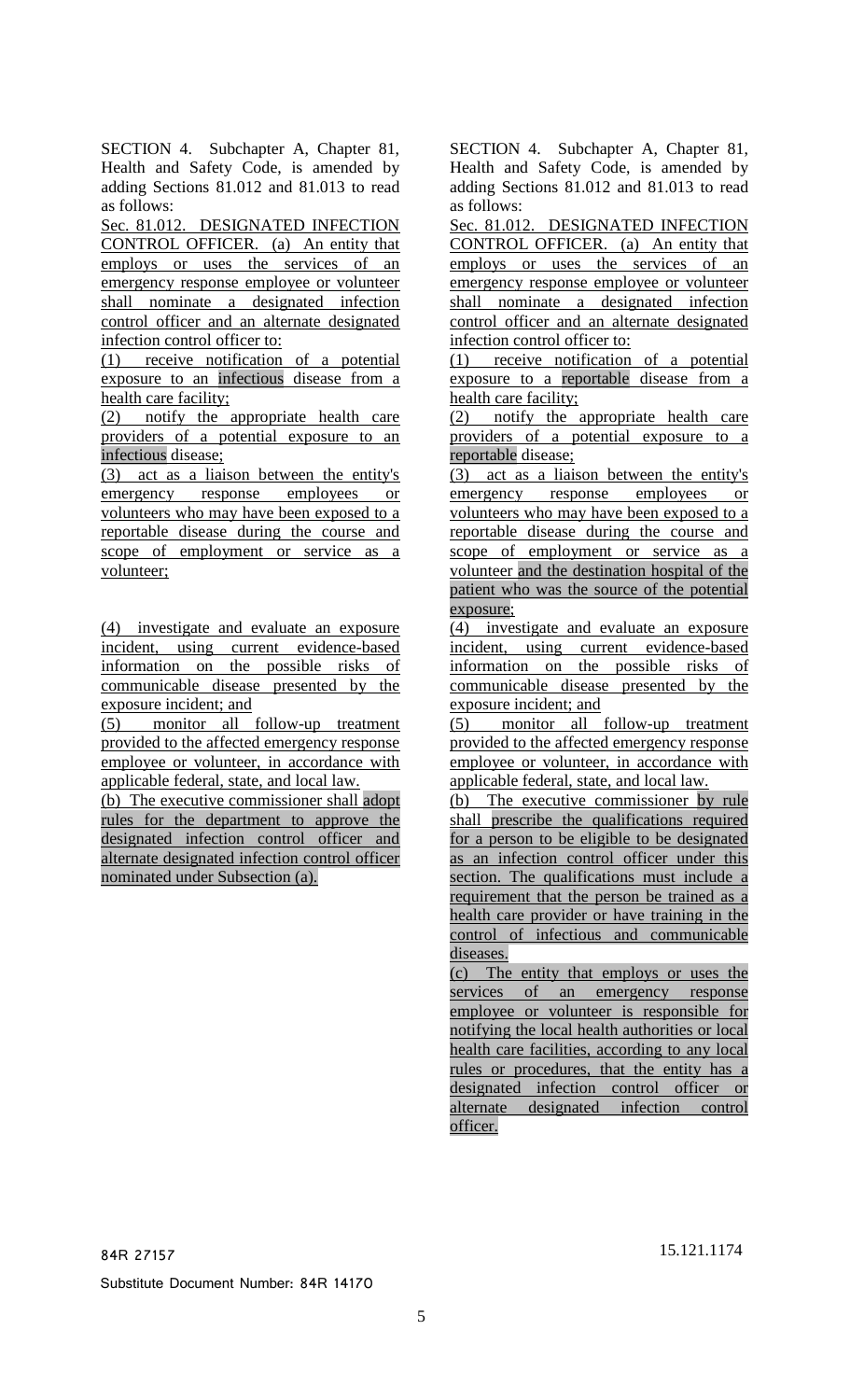#### Sec. 81.013. CONSIDERATION OF FEDERAL LAW AND REGULATIONS.

SECTION 5. Section 81.046(c), Health and Safety Code, is amended.

SECTION 6. The heading to Section 81.048, Health and Safety Code, is amended.

SECTION 7. Sections 81.048(b), (c), and (g), Health and Safety Code, are amended to read as follows:

(b) Notice of a positive test result for a reportable disease designated under Subsection (a) shall be given to an emergency response employee or volunteer [medical service personnel, peace officer, detention officer, county jailer, or fire fighter] as provided by this section if:

(1) the emergency response employee or volunteer [medical service personnel, peace officer, detention officer, county jailer, or fire fighter] delivered a person to a hospital as defined by Section 74.001, Civil Practice and Remedies Code;

(2) the hospital has knowledge that the person has a reportable disease and has medical reason to believe that the person had the disease when the person was admitted to the hospital; and

(3) the emergency response employee or volunteer [medical service personnel, peace officer, detention officer, county jailer, or fire fighter] was exposed to the reportable disease during the course and scope of the person's employment or service as a volunteer [of duty].

(c) Notice of the possible exposure shall be given:

(1) by the hospital to the local health authority;

(2) by the hospital to the designated infection control officer of [local health authority to the director of the appropriate department of] the entity that employs or uses the services of the affected emergency response employee or volunteer [emergency medical service personnel, peace officer,

#### Sec. 81.013. CONSIDERATION OF FEDERAL LAW AND REGULATIONS.

SECTION 5. Same as introduced version.

SECTION 6. Same as introduced version.

SECTION 7. Sections 81.048(b) and (c), Health and Safety Code, and Section 81.048(g), Health and Safety Code, as amended by S.B. 219, Acts of the 84th Legislature, Regular Session, 2015, are amended to read as follows:

(b) Notice of a positive or negative test result for a reportable disease designated under Subsection (a) shall be given to an emergency response employee or volunteer [medical service personnel, peace officer, detention officer, county jailer, or fire **fighter** as provided by this section if:

(1) the emergency response employee or volunteer [medical service personnel, peace officer, detention officer, county jailer, or fire fighter] delivered a person to a hospital as defined by Section 74.001, Civil Practice and Remedies Code;

(2) the hospital has knowledge that the person has a reportable disease and has medical reason to believe that the person had the disease when the person was admitted to the hospital; and

(3) the emergency response employee or volunteer [medical service personnel, peace officer, detention officer, county jailer, or fire fighter] was exposed to the reportable disease during the course and scope of the person's employment or service as a volunteer [of duty].

(c) Notice of the possible exposure shall be given:

(1) by the hospital to the local health authority;

(2) by the hospital to the designated infection control officer of [local health authority to the director of the appropriate department of the entity that employs or uses the services of the affected emergency response employee or volunteer [emergency] medical service personnel, peace officer,

Substitute Document Number: 84R 14170

84R 27157 15.121.1174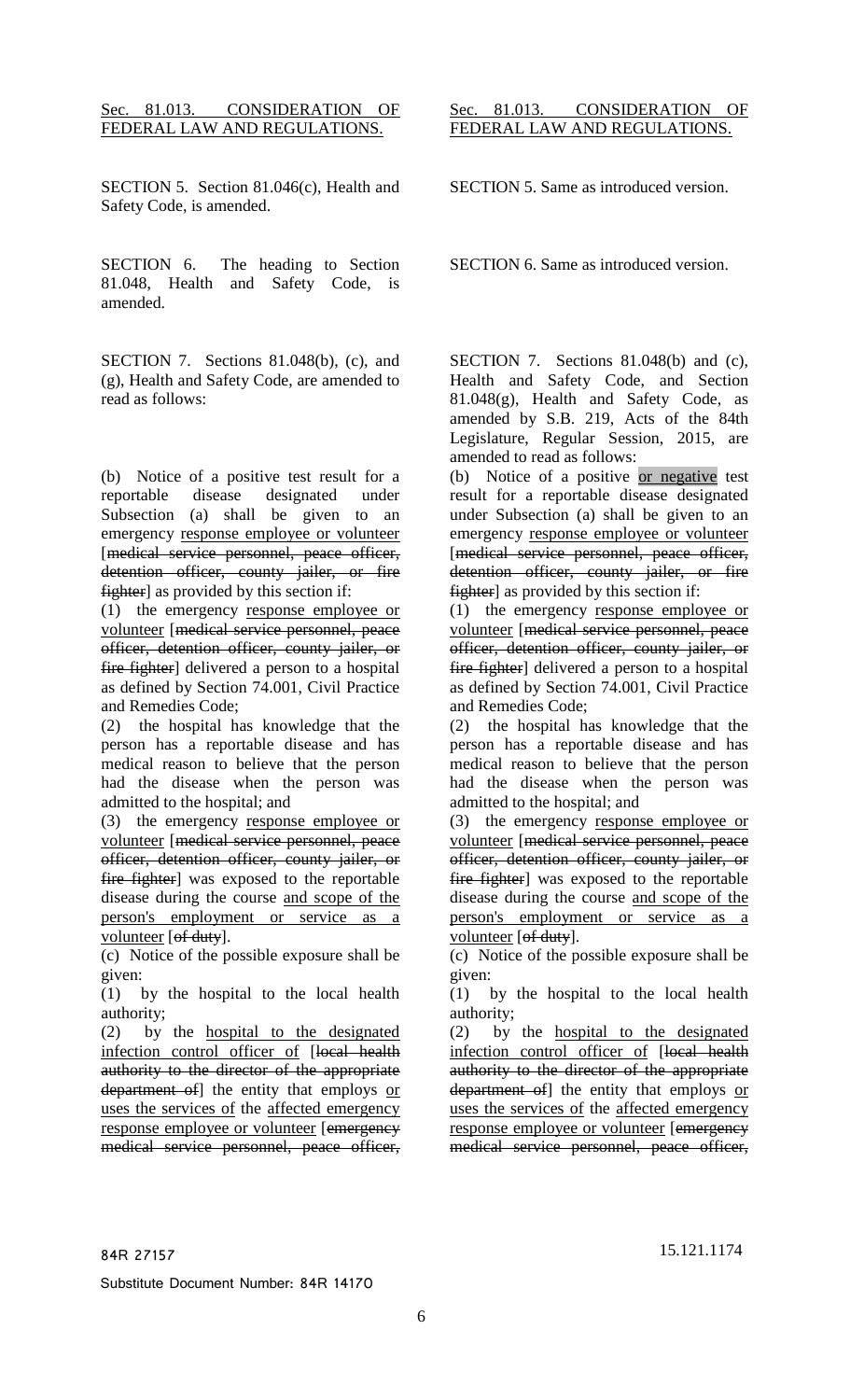detention officer, county jailer, or fire fighter]; and

(3) by the local health authority or the designated infection control officer of the entity that employs or uses the services of the affected emergency response employee or volunteer [director] to the employee or volunteer affected.

(g) A hospital that gives notice of a possible exposure under Subsection (c) or a local health authority or designated infection control officer that receives notice of a possible exposure under Subsection (c) may give notice of the possible exposure to a person other than the affected emergency response employee or volunteer [emergency medical personnel, a peace officer, a detention officer, a county jailer, or a fire fighter] if the person demonstrates that the person was exposed to the reportable disease while providing emergency care. The executive commissioner [of the Health and Human Services Commission] shall adopt rules to implement this subsection.

SECTION 8. Sections 81.050(b) and (h), Health and Safety Code, are amended to read as follows:

(b) A person whose occupation or whose volunteer service is included in one or more of the following categories may request the department or a health authority to order testing of another person who may have exposed the person to a reportable disease, including HIV infection:

(1) a law enforcement officer;

(2) a fire fighter;

(3) an emergency medical service employee or paramedic;

(4) a correctional officer;

(5) an employee, contractor, or volunteer, other than a correctional officer, who performs a service in a correctional facility as defined by Section 1.07, Penal Code, or a secure correctional facility or secure detention facility as defined by Section 51.02, Family Code;  $[<sub>of</sub>]$ 

(6) an employee of a juvenile probation department; or

(7) any other emergency response employee or volunteer.

detention officer, county jailer, or fire fighter]; and

(3) by the local health authority or the designated infection control officer of the entity that employs or uses the services of the affected emergency response employee or volunteer [director] to the employee or volunteer affected.

(g) A hospital that gives notice of a possible exposure under Subsection (c) or a local health authority or designated infection control officer that receives notice of a possible exposure under Subsection (c) may give notice of the possible exposure to a person other than the affected emergency response employee or volunteer [emergency medical personnel, a peace officer, a detention officer, a county jailer, or a fire fighter] if the person demonstrates that the person was exposed to the reportable disease while providing emergency care. The executive commissioner shall adopt rules to implement this subsection.

SECTION 8. Section 81.050(b), Health and Safety Code, as amended by S.B. 219, Acts of the 84th Legislature, Regular Session, 2015, and Section 81.050(h), Health and Safety Code, are amended to read as follows:

(b) A person whose occupation or whose volunteer service is included in one or more of the following categories may request the department or a health authority to order testing of another person who may have exposed the person to a reportable disease:

- (1) a law enforcement officer;
- (2) a fire fighter;

(3) an emergency medical service employee or paramedic;

(4) a correctional officer;

(5) an employee, contractor, or volunteer, other than a correctional officer, who performs a service in a correctional facility as defined by Section 1.07, Penal Code, or a secure correctional facility or secure detention facility as defined by Section 51.02, Family Code;  $[<sub>of</sub>]$ 

(6) an employee of a juvenile probation department; or

(7) any other emergency response employee or volunteer.

Substitute Document Number: 84R 14170

84R 27157 15.121.1174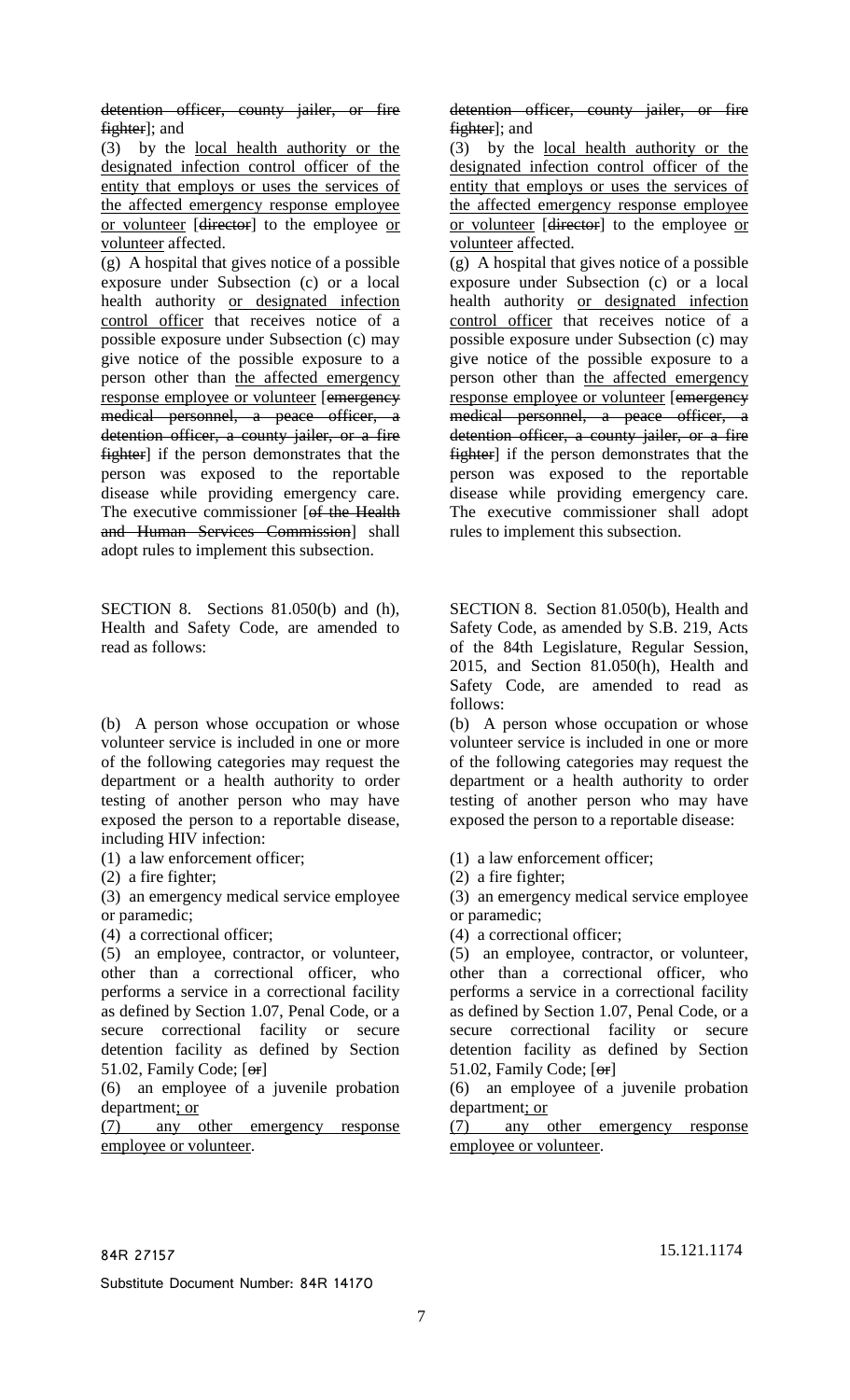(h) The department or the department's designee shall inform the person who requested the order and the designated infection control officer of the person who requested the order, if that person is an emergency response employee or volunteer, of the results of the test. If the person subject to the order is found to have a reportable disease, the department or the department's designee shall inform that person and the person who requested the order of the need for medical follow-up and counseling services. The department or the department's designee shall develop protocols for coding test specimens to ensure that any identifying information concerning the person tested will be destroyed as soon as the testing is complete.

SECTION 9. Sections 81.095(a) and (b), Health and Safety Code, are amended to read as follows:

(a) In a case of accidental exposure of a health care worker to blood or other body fluids of a patient in a licensed hospital, the hospital, following a report of the exposure incident, shall take reasonable steps to test the patient for hepatitis  $B_1$  [ $\Theta$ r] hepatitis  $C_2$ , HIV, or any reportable disease or parasite.

(b) This subsection applies only in a case of accidental exposure of certified emergency medical services personnel, an emergency response employee or volunteer [a] firefighter, a peace officer], or a first responder who renders assistance at the scene of an emergency or during transport to the hospital to blood or other body fluids of a patient who is transported to a licensed hospital. The hospital receiving the patient, following a report of the exposure incident, shall take reasonable steps to test the patient for hepatitis B, [or] hepatitis C, HIV, or any reportable disease or parasite if the report shows there is significant risk to the person exposed. The organization that employs the person or for which the person works as a volunteer in connection with rendering the assistance is responsible for paying the costs of the test. The hospital shall provide the test results to the department or to the local health authority and to the designated infection control officer of the entity employing or using the services of an affected emergency response employee or

(h) The department or the department's designee shall inform the person who requested the order and the designated infection control officer of the person who requested the order, if that person is an emergency response employee or volunteer, of the results of the test. If the person subject to the order is found to have a reportable disease, the department or the department's designee shall inform that person and the person who requested the order of the need for medical follow-up and counseling services. The department or the department's designee shall develop protocols for coding test specimens to ensure that any identifying information concerning the person tested will be destroyed as soon as the testing is complete.

SECTION 9. Sections 81.095(a) and (b), Health and Safety Code, are amended to read as follows:

(a) In a case of accidental exposure of a health care worker to blood or other body fluids of a patient in a licensed hospital, the hospital, following a report of the exposure incident, shall take reasonable steps to test the patient for hepatitis B,  $[ $\Theta$ r hepatitis C,$ HIV, or any reportable disease.

(b) This subsection applies only in a case of accidental exposure of certified emergency medical services personnel, an emergency response employee or volunteer [a] firefighter, a peace officer], or a first responder who renders assistance at the scene of an emergency or during transport to the hospital to blood or other body fluids of a patient who is transported to a licensed hospital. The hospital receiving the patient, following a report of the exposure incident, shall take reasonable steps to test the patient for hepatitis  $B_1$  [ $\Theta$ r] hepatitis C, HIV, or any reportable disease if the report shows there is significant risk to the person exposed. The organization that employs the person or for which the person works as a volunteer in connection with rendering the assistance is responsible for paying the costs of the test. The hospital shall provide the test results to the department or to the local health authority and to the designated infection control officer of the entity employing or using the services of an affected emergency response employee or volunteer, which are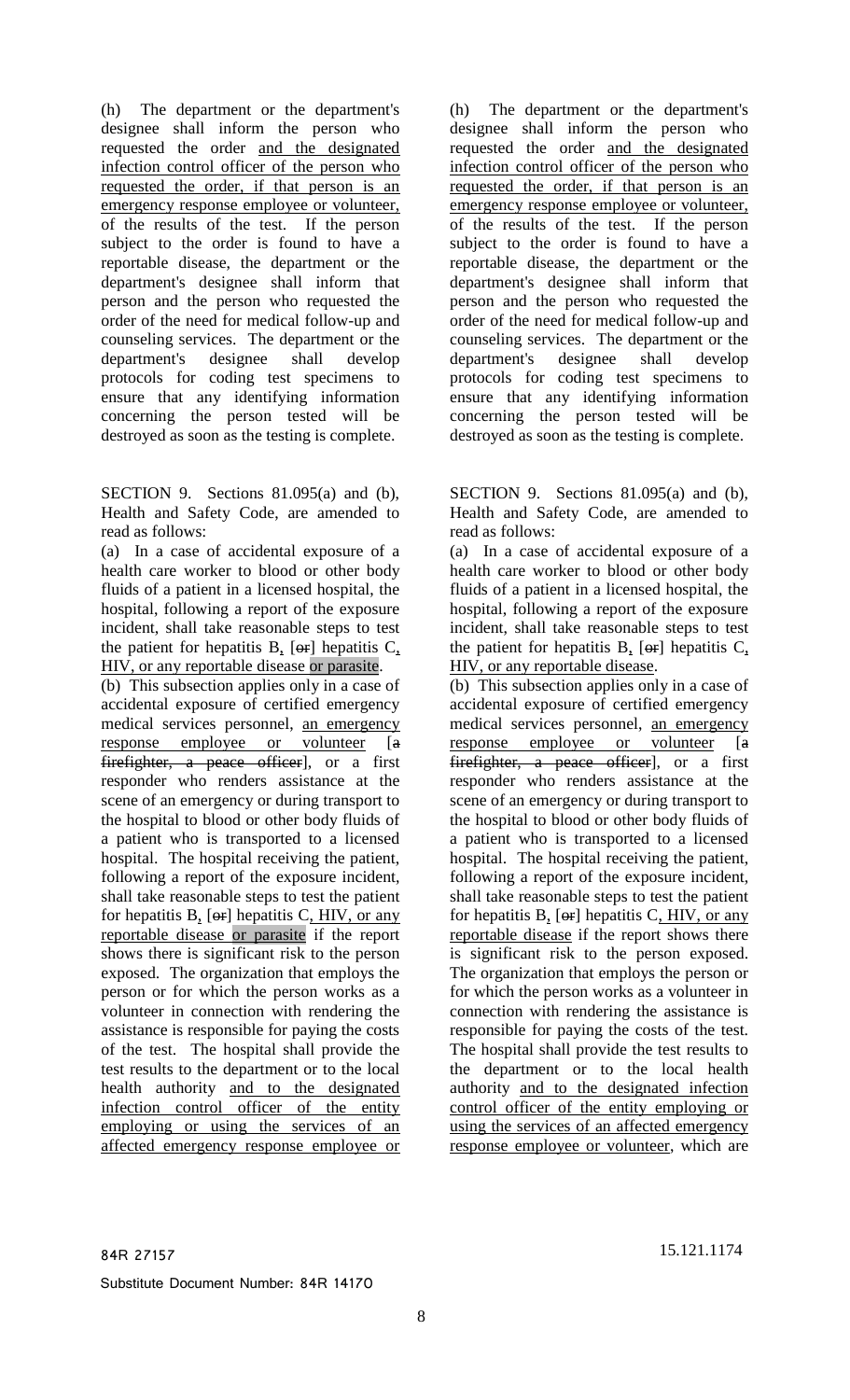volunteer, which are responsible for following the procedures prescribed by Section 81.050(h) to inform the person exposed and, if applicable, the patient regarding the test results. The hospital shall follow applicable reporting requirements prescribed by Subchapter C. This subsection does not impose a duty on a hospital to provide any further testing, treatment, or services or to perform further procedures.

SECTION 10. Sections 81.0955(a) and (b), Health and Safety Code, are amended to read as follows:

(a) This section applies only to the accidental exposure to the blood or other body fluids of a person who dies at the scene of an emergency or during transport to the hospital involving an emergency response employee or volunteer [eertified] emergency medical services personnel, a firefighter, a peace officer, or another  $[a]$ first responder who renders assistance at the scene of an emergency or during transport of a person to the hospital.

(b) A hospital, certified emergency medical services personnel, justice of the peace, medical examiner, or a physician on behalf of the person exposed, following a report of the exposure incident, shall take reasonable steps to have [test] the deceased person tested for communicable diseases. The hospital, certified emergency medical services personnel, justice of the peace, medical examiner, or physician shall provide the test results to the department or to the local health authority and to the designated infection control officer of an affected emergency response employee or volunteer responsible for following the procedures prescribed by Section 81.050(h) to inform the person exposed. If  $[and, if]$ applicable, the department or the local health authority shall inform the next of kin of the deceased person regarding the test results. The hospital, certified emergency medical services personnel, or physician shall follow applicable reporting requirements prescribed by Subchapter C. This subsection does not impose a duty on a hospital, certified emergency medical responsible for following the procedures prescribed by Section 81.050(h) to inform the person exposed and, if applicable, the patient regarding the test results. The hospital shall follow applicable reporting requirements prescribed by Subchapter C. This subsection does not impose a duty on a hospital to provide any further testing, treatment, or services or to perform further procedures.

SECTION 10. Section 81.0955(a), Health and Safety Code, and Section 89.055(b), Health and Safety Code, as amended by S.B. 219, Acts of the 84th Legislature, Regular Session, 2015, are amended to read as follows:

(a) This section applies only to the accidental exposure to the blood or other body fluids of a person who dies at the scene of an emergency or during transport to the hospital involving an emergency response employee or volunteer [eertified] emergency medical services personnel, a fire fighter, a peace officer, or another  $[a]$ first responder who renders assistance at the scene of an emergency or during transport of a person to the hospital.

(b) A hospital, certified emergency medical services personnel, a justice of the peace, a medical examiner, or a physician on behalf of the person exposed, following a report of the exposure incident, shall take reasonable steps to have [test] the deceased person tested for reportable [communicable] diseases. The hospital, certified emergency medical services personnel, justice of the peace, medical examiner, or physician shall provide the test results to the department or to the local health authority and to the designated infection control officer of an affected emergency response employee or volunteer responsible for following the procedures prescribed by Section 81.050(h) to inform the person exposed, and, if applicable, the department or the local health authority shall inform the next of kin of the deceased person regarding the test results. The hospital, certified emergency medical services personnel, medical examiner, or physician shall follow applicable reporting requirements prescribed by Subchapter C. This subsection does not impose a duty on a hospital, certified

84R 27157 15.121.1174

Substitute Document Number: 84R 14170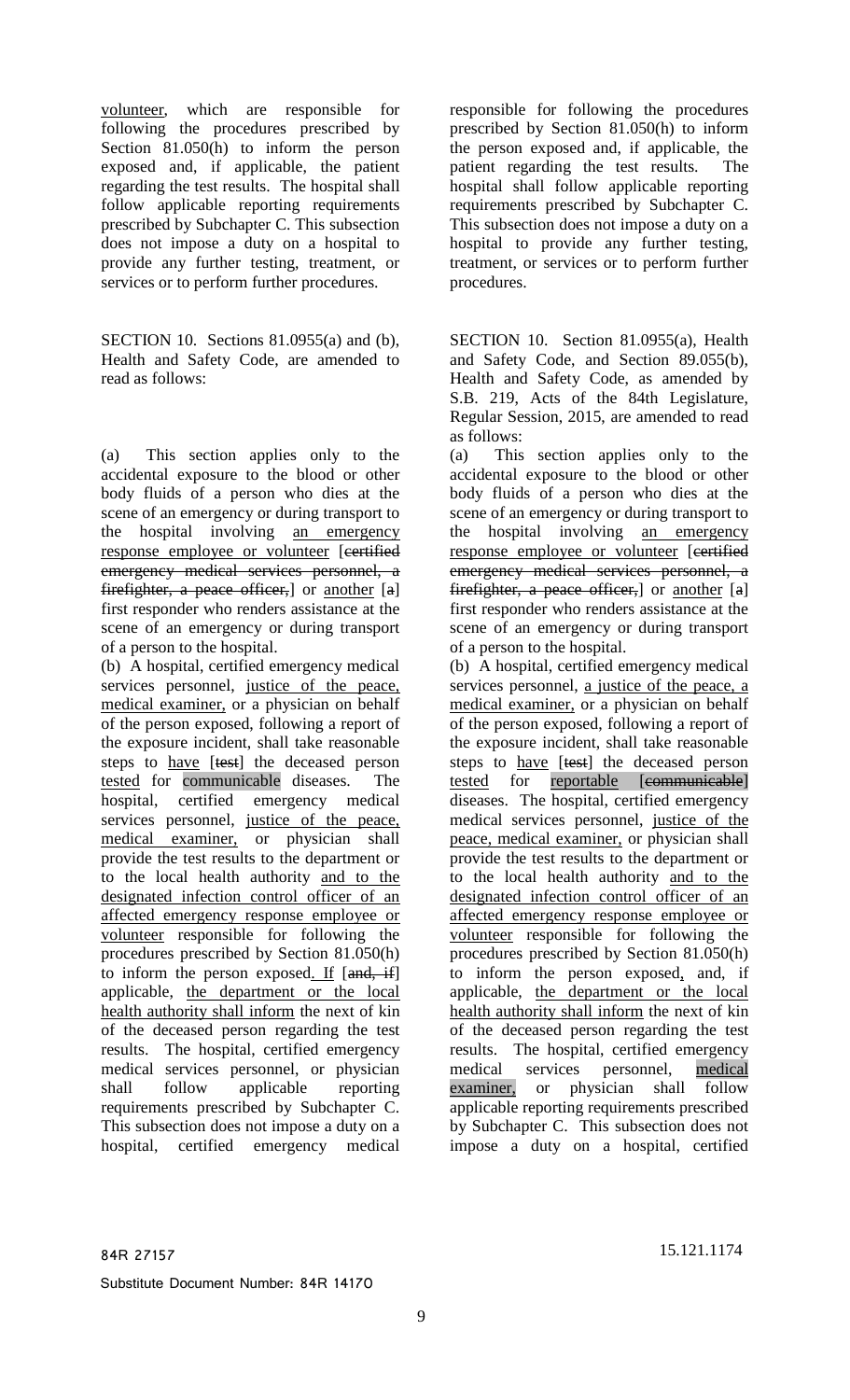person's specific consent to the test.

services personnel, medical examiner, or a physician to provide any further testing, treatment, or services or to perform further procedures. This subsection does not impose a duty on a justice of the peace to order that further testing, treatment, or services be provided or further procedures be performed. The executive commissioner [of the Health and Human Services Commission] shall adopt rules to implement

SECTION 11. Section 81.102(c), Health and Safety Code, is amended to read as

(c) Protocols adopted under Subsection (a)(5)(D)  $\left[\frac{a(4)}{D}\right]$  must clearly establish procedural guidelines with criteria for testing that respect the rights of the person with the infection and the person who may be exposed to that infection. The protocols may not require the person who may have been exposed to be tested and must ensure the confidentiality of the person with the infection in accordance with this chapter.

SECTION 12. Section 81.103(b), Health

SECTION 13. Section 81.107(a), Health and Safety Code, is amended to read as

(a) In a case of accidental exposure to blood or other body fluids under Section  $81.102(a)(5)(D)$  [81.102(a)(4)(D)], the health care agency or facility may test a person who may have exposed the health care worker or other emergency response employee or volunteer to HIV without the

SECTION 14. Not later than December 1, 2015, the executive commissioner of the Health and Human Services Commission shall adopt the rules required by Section 81.012, Health and Safety Code, as added

and Safety Code, is amended.

this subsection.

follows:

follows:

by this Act.

Substitute Document Number: 84R 14170

emergency medical services personnel, a medical examiner, or a physician to provide any further testing, treatment, or services or to perform further procedures. This subsection does not impose a duty on a justice of the peace to order that further testing, treatment, or services be provided or further procedures be performed. The executive commissioner shall adopt rules to implement this subsection.

No equivalent provision.

SECTION 11. Same as introduced version.

SECTION 12. Section 81.107(a), Health and Safety Code, as amended by S.B. 219, Acts of the 84th Legislature, Regular Session, 2015, is amended to read as follows:

(a) In a case of accidental exposure to blood or other body fluids under Section  $81.102(a)(5)(D)$ , the health care agency or facility may test a person who may have exposed the health care worker or other emergency response employee or volunteer to HIV without the person's specific consent to the test.

SECTION 13. Same as introduced version.